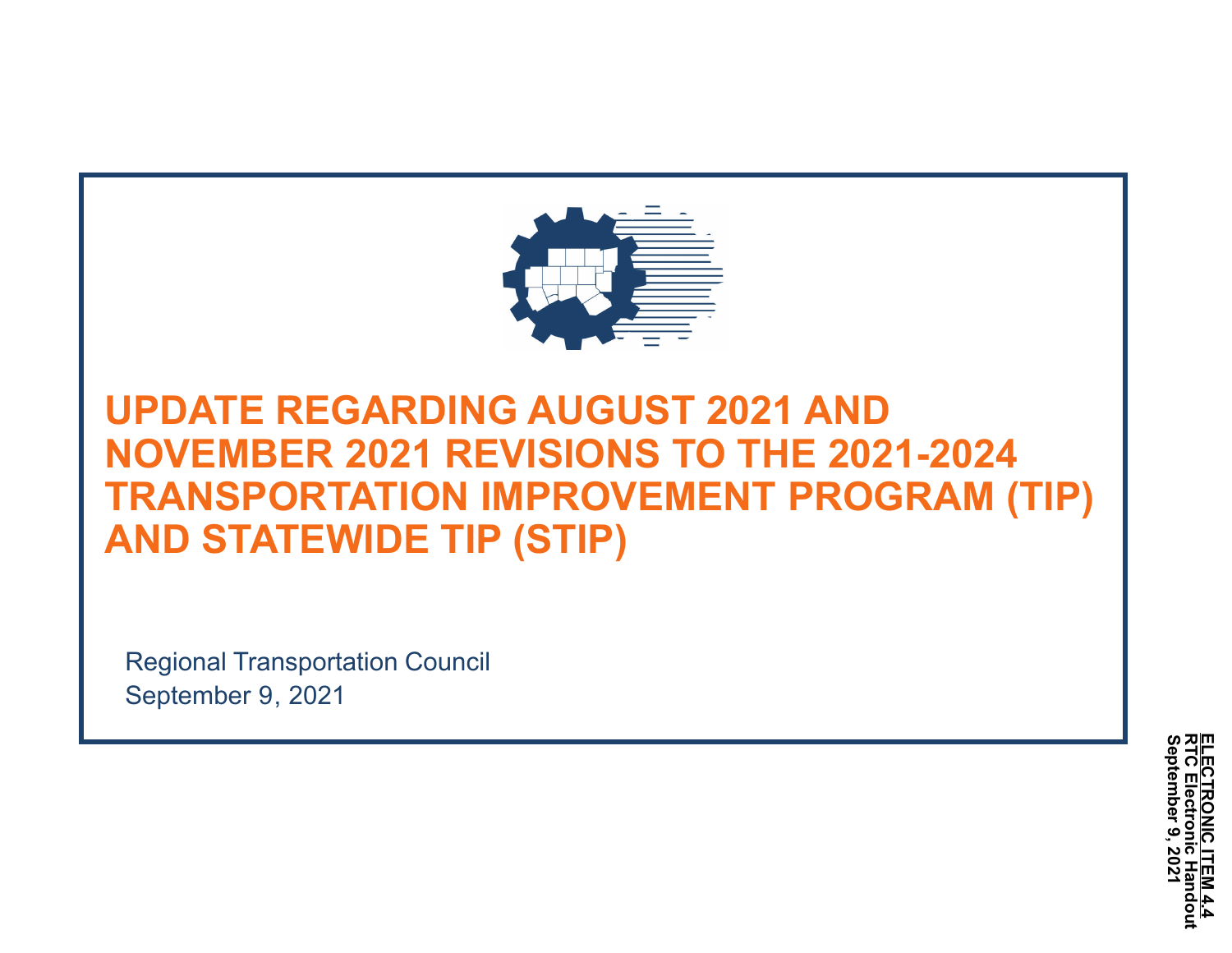# **CANCELLATION OF THE AUGUST 2021 TIP/STIP MODIFICATION CYCLE**

Due to the late approval of the 2021-2024 TIP/STIP, the Texas Department of Transportation (TxDOT) **determined that the August 2021 STIP Revision Cycle would be cancelled.**

•The 2021-2024 STIP approval letter is attached for reference.

#### **Therefore, any August 2021 TIP/STIP modifications requiring United State Department of Transportation (US DOT) approval will be processed as a part of the upcoming November 2021 TIP/STIP Revision Cycle.**

- • Projects that do not require US DOT approval are approved and TIP modification transmittal letters will be mailed soon. The included list contains August 2021 TIP modification requests that do not require US DOT approval.
- • Projects originally submitted in late July for the November 2021 STIP Revision Cycle will proceed as normal and August modifications will be sent down to TxDOT with the November modifications.

#### **Anticipated timeline for submission to the State and for approval of August 2021 and November 2021 revisions:**

- •Submission of STIP revisions to the State: Late September 2021
- •US DOT approval: Mid to late January 2022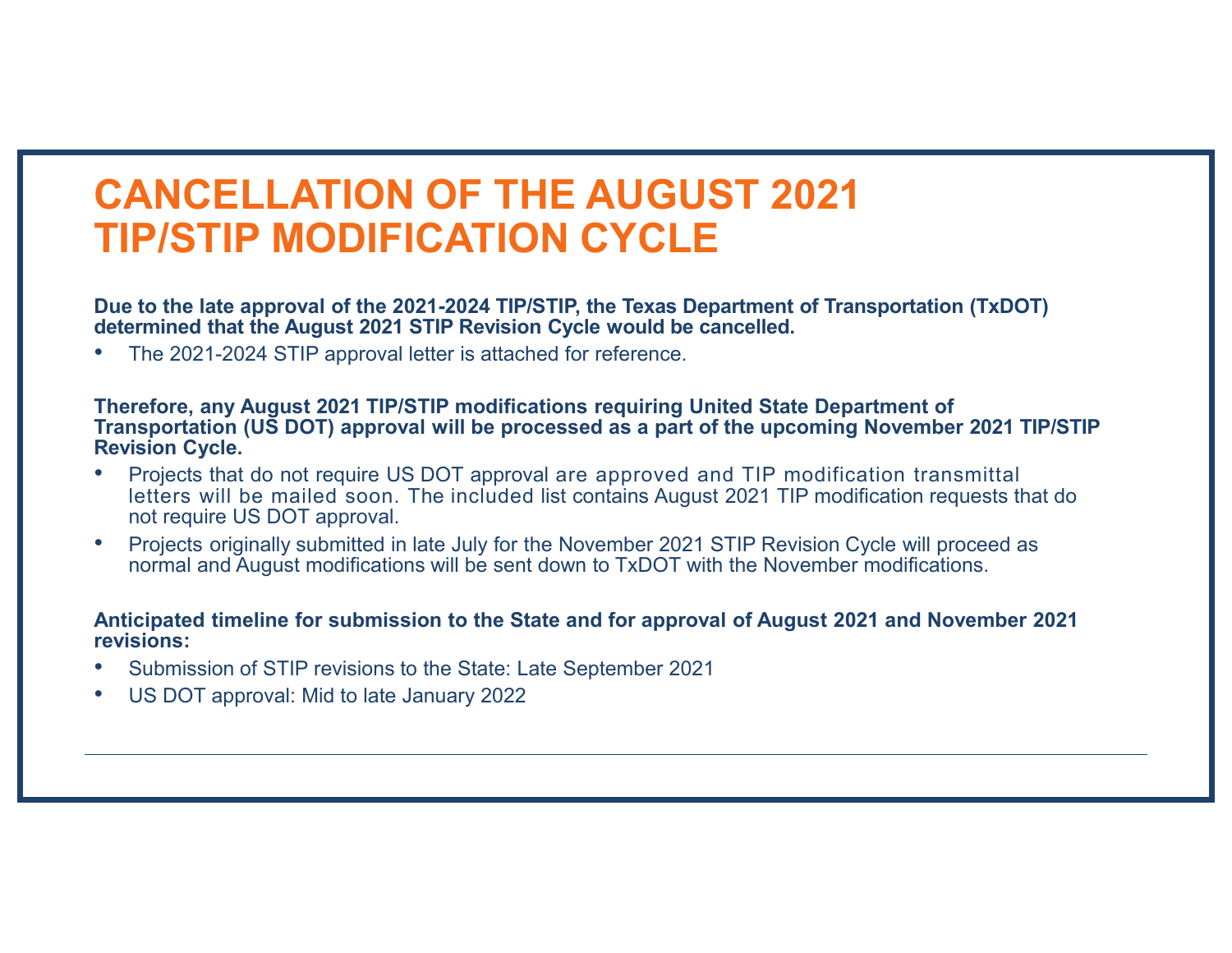## August 2021 Modifications to Highway Projects that Do Not Require US DOT Approval

| <b>PROJECT</b><br><b>SPONSOR</b> | City              | MODIFICATION<br><b>NUMBER</b> | TIP CODE | CSJ                         | <b>Modification Request</b>                                                                                                                                                                                                                                                                                                                              | <b>HIGHWAY</b><br><b>NUMBER</b> | <b>LIMITS FROM</b>                                                                               | <b>LIMITS TO</b>                                              | PROJECT DESCRIPTION                                                                                                                                                                                                                                                                    | <b>NOTES</b>                                                                                                                              |
|----------------------------------|-------------------|-------------------------------|----------|-----------------------------|----------------------------------------------------------------------------------------------------------------------------------------------------------------------------------------------------------------------------------------------------------------------------------------------------------------------------------------------------------|---------------------------------|--------------------------------------------------------------------------------------------------|---------------------------------------------------------------|----------------------------------------------------------------------------------------------------------------------------------------------------------------------------------------------------------------------------------------------------------------------------------------|-------------------------------------------------------------------------------------------------------------------------------------------|
| ARLINGTON                        | ARLINGTON         | 2021-0287                     | 40065    | 0902-90-085                 | DELAY CONSTRUCTION AND CONSTRUCTION<br>ENGINEERING PHASES TO FY2023                                                                                                                                                                                                                                                                                      | VA                              | JULIA BURGEN LINEAR PARK<br>TRAIL SYSTEM; FROM THE<br>EXISTING PATH EAST OF<br>MARY STREET       | S. PECAN STREET                                               | CONSTRUCT NEW SHARED-USE PATH<br>FOR BICYCLISTS AND PEDESTRIANS<br>OVER TRADING HORSE TRIBUTARY                                                                                                                                                                                        |                                                                                                                                           |
| <b>CARROLLTON</b>                | <b>CARROLLTON</b> | 2021-0294                     | 40017    | 0918-46-282                 | <b>DELAY CONSTRUCTION PHASE TO FY2022</b>                                                                                                                                                                                                                                                                                                                | VA                              | <b>DUDLEY BRANCH TRAIL-</b><br><b>FROM NORTH-</b><br>CARROLLTON/FRANKFORD<br><b>DART STATION</b> | <b>OLD DENTON RD</b>                                          | <b>CONSTRUCT APPROX 2.1 MILES</b><br><b>BIKE/PEDESTRIAN TRAIL</b>                                                                                                                                                                                                                      | Per TxDOT, project will not let in FY2022.<br>Delaying project to FY2023 will require<br>RTC approval through the November<br>2021 cycle. |
| DALLAS                           | <b>DALLAS</b>     | 2021-0324                     | 14000    | 0918-47-244                 | ADD CMAQ FUNDING TO CONSTRUCTION PHASE AND<br>EXCHANGE \$187,000 LOCAL CONTRIBUTION FOR<br>FEDERAL FUNDING AWARDED TO THE DALLAS<br>BICYCLE MASTER PLAN (TIP 21030) THROUGH COVID<br>ROUND 3 APPROVED BY THE RTC ON NOVEMBER 12,<br>2020 IN ORDER TO DEFEDERALZE THE SMALLER<br>PROJECT; DELAY ROW AND UTILITIES TO FY2022 AND<br>CONSTRUCTION TO FY2024 | CS                              | ON PRAIRIE CREEK RD FROM<br>N OF MILITARY PKWY                                                   | NORTH OF FORNEY ROAD                                          | CONSTRUCT GRADE SEPARATION OVER<br><b>UPRR</b>                                                                                                                                                                                                                                         |                                                                                                                                           |
| <b>DALLAS</b>                    | <b>DALLAS</b>     | 2021-0335                     | 21030    | 0000-18-122                 | ADD PROJECT TO THE 2021-2024 TRANSPORTATION<br>IMPROVEMENT PROGRAM (TIP) AS APPROVED BY THE<br>RTC ON NOVEMBER 12, 2020; EXCHANGE STBG<br>FUNDING FOR LOCAL CONTRIBUTION ON TIP<br>14000/CSJ 0918-47-244 AFTER RTC ACTION TO<br>DEFEDERALIZE PROJECT AND EXPEDITE<br><b>IMPLEMENTATION</b>                                                               | VA                              | DALLAS BICYCLE MASTER<br>PLAN                                                                    | <b>CITYWIDE</b>                                               | UPDATE CITYWIDE BICYCLE MASTER<br>PLAN; INCLUDES CONSULTANT<br><b>ASSISTANCE</b>                                                                                                                                                                                                       |                                                                                                                                           |
| DALLAS                           | <b>DALLAS</b>     | 2021-0402                     | 14018    | 0918-47-281                 | DELAY ENGINEERING PHASE TO FY2022; DELAY ROW<br>PHASE TO FY2023; DELAY CONSTRUCTION PHASE TO<br>FY2024; MOVE \$721,250 TOTAL FROM ROW TO<br>CONSTRUCTION                                                                                                                                                                                                 | CS                              | BOUNDED BY US 75 TO THE<br>WEST, GREENVILLE AVE TO<br>THE EAST.                                  | LOVERS LN TO THE NORTH.<br>AND MOCKINGBIRD LN TO<br>THE SOUTH | PEDESTRIAN IMPROVEMENTS INCLUDING<br>TRAFFIC SIGNALS, SIDEWALKS,<br>CROSSWALKS, LIGHTING, AND<br>INTERSECTION IMPROVEMENTS                                                                                                                                                             |                                                                                                                                           |
| <b>DALLAS</b>                    | <b>DALLAS</b>     | 2021-0489                     | 25066.1  | 0918-47-309,<br>0918-47-310 | DELAY ENGINEERING PHASE TO FY2022; DELAY<br>CONSTRUCTION PHASE TO FY2023                                                                                                                                                                                                                                                                                 | <b>CS</b>                       | ON LINFIELD RD OVER UPRR<br>RAIL YARD FROM SH 310 TO<br><b>CARBONDALE ST</b>                     | AND ON CARBONDALE ST<br>FROM LINFIELD RD TO SL 12             | CONSTRUCT BICYCLE AND PEDESTRIAN<br>BRIDGE ON LINFIELD ROAD OVER THE<br>UPRR RAIL YARD: ADD LANDSCAPING TO<br>THE PROJECT AREA INCLUDING ALONG<br>CARBONDALE STREET                                                                                                                    | Adjusted to include additiona CSJ 0918-<br>47-310                                                                                         |
| <b>DALLAS</b>                    | <b>DALLAS</b>     | 2021-0490                     | 25066.2  | 0581-01-157                 | DELAY ENGINEERING PHASE TO FY2022; DELAY<br>CONSTRUCTION PHASE TO FY2023                                                                                                                                                                                                                                                                                 | SL 12                           | AT CARBONDALE                                                                                    |                                                               | CONSTRUCT INTERSECTION<br>IMPROVEMENTS INCLUDING REGRADING,<br>REPAVING, AND SIDEWALKS                                                                                                                                                                                                 |                                                                                                                                           |
| <b>DALLAS</b>                    | <b>DALLAS</b>     | 2021-0501                     | 14079    | 0918-47-295                 | DELAY ENGINEERING PHASE TO FY2022 AND DELAY<br>ROW TO FY2023                                                                                                                                                                                                                                                                                             | CS                              | PARK LANE FROM<br><b>GREENVILLE AVENUE</b>                                                       | <b>HEMLOCK AVENUE</b>                                         | RECONSTRUCT ROADWAY TO<br>ACCOMMODATE BICYCLE LANE AND<br>SIDEWALKS FROM GREENVILLE AVE TO<br>HEMLOCK AVE; INTERSECTION<br>IMPROVEMENTS AT SHADY BROOK AND 5-<br>POINT INTERSECTIONS; RESTRIPE<br>PAVEMENT TO ACCOMMODATE 4<br>THROUGH LANES WITH LEFT TURN<br>LANES AND BICYCLE LANES |                                                                                                                                           |
| DALLAS CO                        | VARIOUS           | 2021-0483                     | 14002    | 0918-47-208                 | DELAY CONSTRUCTION PHASE TO FY2024                                                                                                                                                                                                                                                                                                                       | CS                              | ON WINTERGREEN RD FROM<br>JEFFERSON STREET                                                       | WEST OF CARPENTER ROAD                                        | RECONSTRUCT AND WIDEN 2 LANE<br>UNDIVIDED RURAL TO 4 LANE DIVIDED<br><b>URBAN</b>                                                                                                                                                                                                      |                                                                                                                                           |
| <b>DENTON</b>                    | <b>DENTON</b>     | 2021-0416                     | 11217.2  | 091846298                   | REVISE FUNDING FOR UTILITY AND CONSTRUCTION<br>PHASES WITH NO CHANGE TO TOTAL FUNDED-<br>AMOUNT                                                                                                                                                                                                                                                          | <b>CS</b>                       | ON MCKINNEY ST (OLD FM-<br>426) FROM                                                             | 1.4 MI W SL 288 TO 1.1 MI E SL<br>288                         | WIDEN 2 LANE ROADWAY TO 4 LANE-<br>DIVIDED URBAN                                                                                                                                                                                                                                       | Funding amounts will be adjusted upon<br>project close-out. This modificaton<br>request was withdrawn.                                    |
| <b>DENTON</b>                    | <b>DENTON</b>     | 2021-0512                     | 14074    | 0918-46-319                 | DELAY UTILITIES PHASE AND CONSTRUCTION PHASE<br><b>TO FY2023</b>                                                                                                                                                                                                                                                                                         | CS                              | BONNIE BRAE STREET FROM<br>WINDSOR DRIVE                                                         | <b>US 77</b>                                                  | WIDEN FROM 2/4 LANES TO 4 LANES<br>DIVIDED WITH SIDEWALKS AND SHARED-<br>USE PATH (SEGMENT 6B)                                                                                                                                                                                         |                                                                                                                                           |
| <b>DFW AIRPORT</b>               | VARIOUS           | 2021-0511                     | 11734    | 0902-48-712                 | DELAY CONSTRUCTION AND CONSTRUCTION<br>ENGINEERING PHASES TO FY2023                                                                                                                                                                                                                                                                                      | CS                              | EAST-WEST CONNECTOR<br>FROM SH 360                                                               | RENTAL CAR DRIVE                                              | CONSTRUCTION OF EAST-WEST<br>CONNECTOR 0 TO 2 LANES DIVIDED<br>URBAN WITH INTERSECTIONS AT SH 360,<br>20TH AVE, AND RENTAL CAR DRIVE                                                                                                                                                   |                                                                                                                                           |
| <b>FORT WORTH</b>                | <b>VARIOUS</b>    | 2021-0492                     | 14013.3  | 0902-00-235                 | DELAY CONSTRUCTION PHASE TO FY2023                                                                                                                                                                                                                                                                                                                       | CS                              | CENTREPORT TRAIL FROM<br>CENTREPORT STATION                                                      | <b>CITY LIMITS</b>                                            | CONSTRUCT 12' WIDE SHARED-USE<br>PATH                                                                                                                                                                                                                                                  |                                                                                                                                           |
| GARLAND                          | <b>GARLAND</b>    | 2021-0485                     | 14061    | 0918-47-271                 | DELAY CONSTRUCTION PHASE TO FY2024                                                                                                                                                                                                                                                                                                                       | CS                              | ON SHILOH ROAD FROM<br>KINGSLEY ROAD                                                             | <b>MILLER ROAD</b>                                            | WIDEN FROM 4 TO 6 LANES WITH<br>SIDEWALKS                                                                                                                                                                                                                                              |                                                                                                                                           |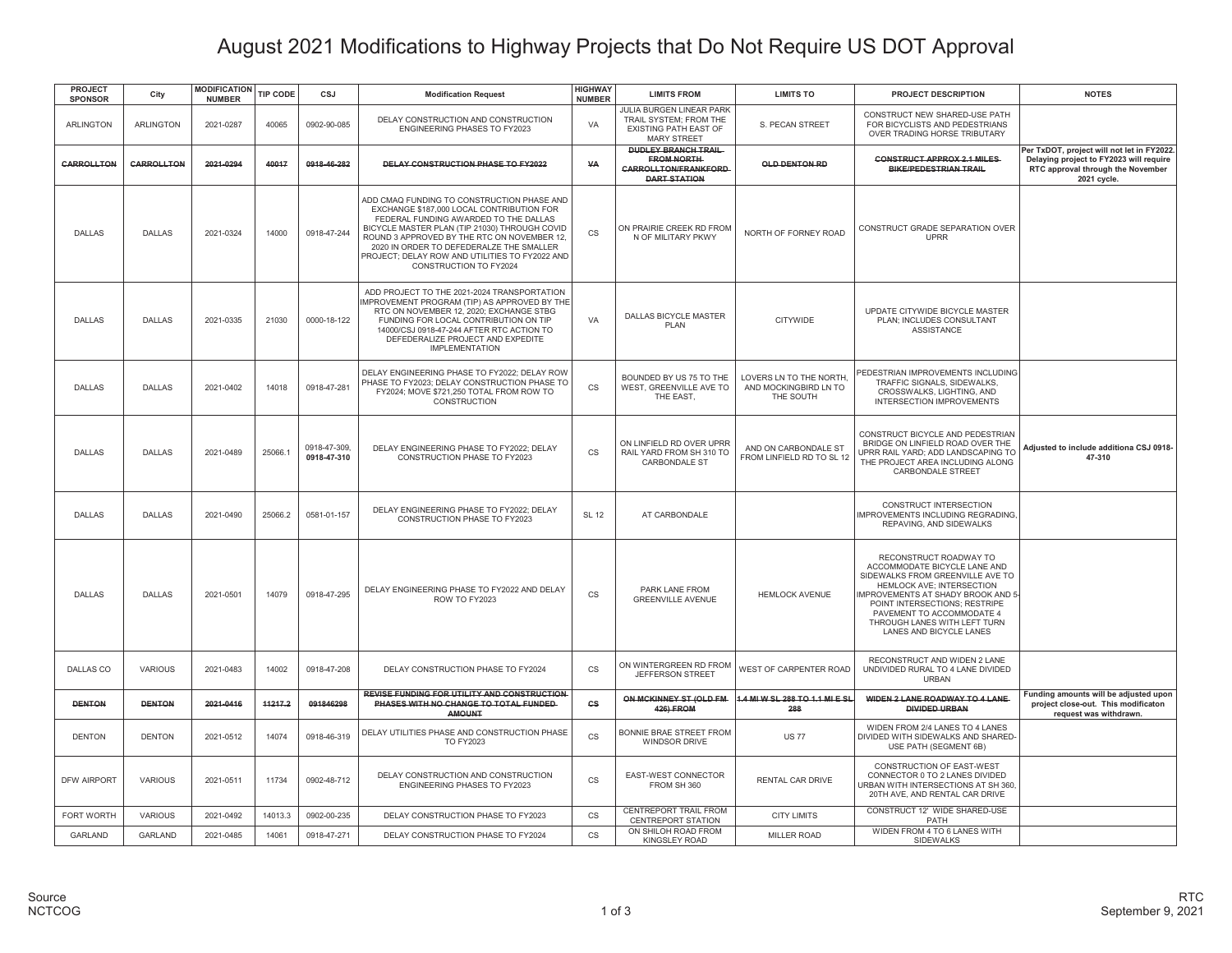## August 2021 Modifications to Highway Projects that Do Not Require US DOT Approval

| <b>PROJECT</b><br><b>SPONSOR</b>  | City              | <b>MODIFICATION</b><br><b>NUMBER</b> | <b>TIP CODE</b> | CSJ         | <b>Modification Request</b>                                                                                                                                                                                                                                                                                                                                                                                                                                                                    | <b>HIGHWAY</b><br><b>NUMBER</b> | <b>LIMITS FROM</b>                                                                                                  | <b>LIMITS TO</b>                                                                                                                                        | PROJECT DESCRIPTION                                                                                                                                                                                                                                                                                            | <b>NOTES</b>                                                                                                         |
|-----------------------------------|-------------------|--------------------------------------|-----------------|-------------|------------------------------------------------------------------------------------------------------------------------------------------------------------------------------------------------------------------------------------------------------------------------------------------------------------------------------------------------------------------------------------------------------------------------------------------------------------------------------------------------|---------------------------------|---------------------------------------------------------------------------------------------------------------------|---------------------------------------------------------------------------------------------------------------------------------------------------------|----------------------------------------------------------------------------------------------------------------------------------------------------------------------------------------------------------------------------------------------------------------------------------------------------------------|----------------------------------------------------------------------------------------------------------------------|
| <b>GRAPEVINE</b>                  | <b>GRAPEVINE</b>  | 2021-0496                            | 14048           | 0902-90-144 | DELAY CONSTRUCTION PHASE TO FY2024                                                                                                                                                                                                                                                                                                                                                                                                                                                             | CS                              | ON FAIRWAY DRIVE FROM SH<br>26                                                                                      | <b>MARINA DRIVE</b>                                                                                                                                     | WIDEN FROM 2 TO 3 LANES WITH NEW<br>MINIMUM 10' SHARED-USE PATH                                                                                                                                                                                                                                                |                                                                                                                      |
| <b>GRAPEVINE</b>                  | <b>GRAPEVINE</b>  | 2021-0497                            | 14050           | 0902-90-145 | DELAY CONSTRUCTION PHASE TO FY2024                                                                                                                                                                                                                                                                                                                                                                                                                                                             | <b>CS</b>                       | EULESS-GRAPEVINE ROAD<br>FROM SH 360                                                                                | <b>HUGHES ROAD</b>                                                                                                                                      | WIDEN FROM 2 TO 4 LANES WITH NEW<br>SIDEWALK AND INSTALL NEW TRAFFIC<br>SIGNAL AT THE INTERSECTION OF SH 360<br>FRONTAGE ROAD AND EULESS-<br><b>GRAPEVINE ROAD</b>                                                                                                                                             |                                                                                                                      |
| <b>IRVING</b>                     | <b>IRVING</b>     | 2021-0373                            | 11237.2         | 0918-45-812 | INCREASE CONSTRUCTION AND CONSTRUCTION<br>ENGINEERING FUNDING IN FY2025; DECREASE LOCAL<br>CONTRIBUTION FOR ROW PHASE IN FY2019                                                                                                                                                                                                                                                                                                                                                                | CS                              | ON CONFLANS RD FROM SH<br>161                                                                                       | VALLEY VIEW LANE                                                                                                                                        | CONSTRUCT 0 TO 4 LANE DIVIDED<br>FACILITY WITH NEW SIDEWALKS AND<br>SHARED USE PATH                                                                                                                                                                                                                            |                                                                                                                      |
| <b>NCTCOG</b>                     | <b>EVERMAN</b>    | 2021-0318                            | 21078           | N/A         | ADD PROJECT TO THE 2021-2024 TRANSPORTATION<br>IMPROVEMENT PROGRAM (TIP) AS APPROVED BY THE<br>RTC ON APRIL 8, 2021                                                                                                                                                                                                                                                                                                                                                                            | VA                              | EVERMAN CITYWIDE<br><b>INTEGRATED</b><br>STORMWATER/FLOODING<br>MANAGEMENT STUDY                                    |                                                                                                                                                         | CONDUCT PLANNING STUDY TO IDENTIFY<br>AREAS AT RISK OF FLOODING:<br>INTEGRATION OF STORMWATER<br>MANAGEMENT AND TRANSPORTATION<br><b>PLANNING</b>                                                                                                                                                              |                                                                                                                      |
| <b>NCTCOG</b>                     | <b>VARIOUS</b>    | 2021-0340                            | 21087           | N/A         | ADD PROJECT TO THE 2021-2024 TRANSPORTATION<br>IMPROVEMENT PROGRAM (TIP) AS APPROVED BY THE<br>RTC ON APRIL 8, 2021                                                                                                                                                                                                                                                                                                                                                                            | VA                              | <b>REGION WIDE NATIONAL</b><br>PARK SERVICE PARTNERSHIP<br>(PHASE 1)                                                |                                                                                                                                                         | CREATE AND CONVENE COMMITTEE TO<br>COORDINATE BETWEEN VARIOUS<br>STAKEHOLDERS SEEKING TO FACILITATE<br>TOURISM AND RECREATION ALONG THE<br>TRINITY RIVER NATIONAL WATER TRAIL<br>INCLUDES NCTCOG STAFF TIME                                                                                                    |                                                                                                                      |
| <b>NCTCOG</b>                     | <b>VARIOUS</b>    | 2021-0370                            | 25094           | <b>N/A</b>  | ADD NEW PROJECT TO THE 2021-2024<br><b>TRANSPORTATION IMPROVEMENT PROGRAM (TIP)</b>                                                                                                                                                                                                                                                                                                                                                                                                            | VA                              | <b>AGILE CURRICULUM</b><br><b>PROGRAM</b>                                                                           |                                                                                                                                                         | <b>AGILE CURRICULUM PROGRAM</b>                                                                                                                                                                                                                                                                                | Additional funding is now necessary and<br>need RTC approval through the<br>November 2021 cycle.                     |
| <b>NCTCOG</b>                     | <b>VARIOUS</b>    | 2021-0392                            | 11668           | 2964-01-050 | CHANGE LIMITS AND SCOPE TO TECHNOLOGY OR<br><b>CONSTRAINED CORRIDORS; PROVIDE STAGING OF</b><br>WRECKERS FOR NORMAL HOURS OF OPERATION<br>AND AS REQUESTED FOR SPECIAL EVENTS IN ORDER<br>TO CLEAR; NON-RECURRENT CONGESTION QUICKLY;<br>INCLUDES NCTCOG STAFF TIME TO PARTNER WITH-<br>THE CITY TO CONTRACT WITH AUTHORIZED-<br>WRECKER SERVICE TO CLEAR INCIDENTS AND<br>DEBRIS ALONG PEAK PERIOD LANES; CHANGE CITY<br>AND COUNTY TO VARIOUS AS APPROVED BY THE<br>RTC ON NOVEMBER 12, 2020 | VA                              | <b>TECHNOLOGY OR</b><br><b>CONSTRAINED CORRIDORS</b>                                                                | <b>PROVIDE STAGING OF</b><br><b>WRECKERS FOR NORMAL</b><br>HOURS OF OPERATION AND<br><b>AS REQUESTED FOR SPECIAL</b><br><b>EVENTS IN ORDER TO CLEAR</b> | <b>NON-RECURRENT CONGESTION</b><br>QUICKLY; INCLUDES NCTCOG STAFF<br>TIME TO PARTNER WITH THE CITY TO<br>CONTRACT WITH AUTHORIZED WRECKER<br>SERVICE TO CLEAR INCIDENTS AND<br>DEBRIS ALONG PEAK PERIOD LANES                                                                                                  | Request has been delayed to the<br>November 2021 cycle to allow additional<br>time to resolve outstanding questions. |
| <b>NCTCOG</b>                     | <b>DALLAS</b>     | 2021-0423                            | 21009.1         | 0918-47-328 | DELAY FUNDING TO FY2022                                                                                                                                                                                                                                                                                                                                                                                                                                                                        | VA                              | <b>BACHMAN LAKE AREA</b><br>PLANNING STUDY; BOUNDED<br>BY MOCKINGBIRD LANE TO-<br>THE SOUTH, IH 35E TO THE<br>WEST, | INWOOD ROAD TO THE EAST,<br>AND ROYAL LANE TO THE<br><b>NORTH</b>                                                                                       | <b>CONDUCT PLANNING STUDY TO</b><br><b>IDENTIFY SAFE PEDESTRIAN-</b><br><b>ACCESS/FACILITIES ALONG MAJOR</b><br>ROADWAYS TO CREATE CONNECTIONS<br>TO NEARBY TRAILS AND THE DART-<br><b>BACHMAN STATION, AND EVALUATE-</b><br>OVE FIELD ACCESS; INCLUDES NCTCOG<br>STAFF TIME & CONSULTANT<br><b>ASSISTANCE</b> | Request has been delayed to the<br>November 2021 cycle to allow additional<br>time to resolve outstanding questions. |
| <b>RICHARDSON</b>                 | <b>RICHARDSON</b> | 2021-0301                            | 25091           | 0918-24-266 | ADD PROJECT TO THE 2021-2024 TRANSPORTATION<br>IMPROVEMENT PROGRAM (TIP) AND STATEWIDE<br>TRANSPORTATION IMPROVEMENT PROGRAM (STIP)<br>AS A GROUPED PROJECT                                                                                                                                                                                                                                                                                                                                    | VA                              | SPRING VALLEY/SHERMAN.<br>BUCKINGHAM/COLLEGE<br>PARK, BELT LINE/PLANO,<br>CAMPBELL/GREENVILLE,<br>CENTENNIAL/ABRAMS | CENTENNIAL/GREENVILLE,<br>RENNER/SHILOH,<br>COIT/SPRING VALLEY                                                                                          | TRAFFIC SIGNAL IMPROVEMENTS                                                                                                                                                                                                                                                                                    |                                                                                                                      |
| TXDOT-DALLAS                      | <b>DALLAS</b>     | 2021-0219                            | 55166           | 0918-47-177 | REMOVE RTR FUNDING IN FY2018 AND MOVE FUNDS<br>TO TIP 54085/CSJ 0261-03-030; REMOVE LOCAL<br>CONTRIBUTION FUNDING IN FY2018 AND MOVE FUNDS<br>TO TIP 54008/CSJ 0442-02-088                                                                                                                                                                                                                                                                                                                     | $\mathsf{CS}\phantom{0}$        | SOUTH OF MASALIS AVENUE.<br>OVER IH 35E                                                                             | NORTH OF EWING AVENUE                                                                                                                                   | CONSTRUCT LOCAL ENHANCEMENTS                                                                                                                                                                                                                                                                                   |                                                                                                                      |
| <b>TXDOT-DALLAS</b>               | DALLAS            | 2021-0220                            | 54085           | 0261-03-030 | DECREASE STBG FUNDING IN FY2018 AND MOVE<br>FUNDS TO TIP 54008/CSJ 0442-02-088: INCREASE RTR<br>FUNDING IN FY2018 WITH FUNDS TRANSFERRED<br>FROM TIP 55166/CSJ 0918-47-177                                                                                                                                                                                                                                                                                                                     | <b>US 67</b>                    | IH 20                                                                                                               | IH 35E                                                                                                                                                  | WIDEN 4 TO 6 MAINLANES,<br>RECONSTRUCT EXISTING 2 LANE<br>CONCURRENT HOV TO 1 REVESIBLE<br><b>EXPRESS LANE</b>                                                                                                                                                                                                 |                                                                                                                      |
| TXDOT-DALLAS                      | VARIOUS           | 2021-0510                            | 54119.6         | 0442-03-044 | DELAY CONSTRUCTION PHASE TO FY2023 AND<br>INCREASE CAT 2 FUNDING AS APPROVED BY THE RTC<br>ON JULY 8, 2021                                                                                                                                                                                                                                                                                                                                                                                     | IH 35E                          | <b>REESE DRIVE</b>                                                                                                  | DALLAS COUNTY LINE                                                                                                                                      | CONSTRUCT INTERCHANGE AT LOOP 9<br>AND IH 35E                                                                                                                                                                                                                                                                  |                                                                                                                      |
| <b>TXDOT-FORT</b><br><b>WORTH</b> | <b>ARLINGTON</b>  | 2021-0285                            | 13008           | 2266-02-148 | INCREASE CONSTRUCTION FUNDING IN FY2025 AS<br>APPROVED BY THE RTC ON JUNE 11, 2020                                                                                                                                                                                                                                                                                                                                                                                                             | <b>SH 360</b>                   |                                                                                                                     | NORTH OF E RANDOL MILL RD SOUTH OF E RANDOL MILL RD                                                                                                     | RECONSTRUCT 6 TO 8 MAIN LANES AND<br>RAILROAD UNDERPASS AND 4/8 LANE TO<br>4/8 LANE CONTINUOUS FRONTAGE<br><b>ROADS</b>                                                                                                                                                                                        |                                                                                                                      |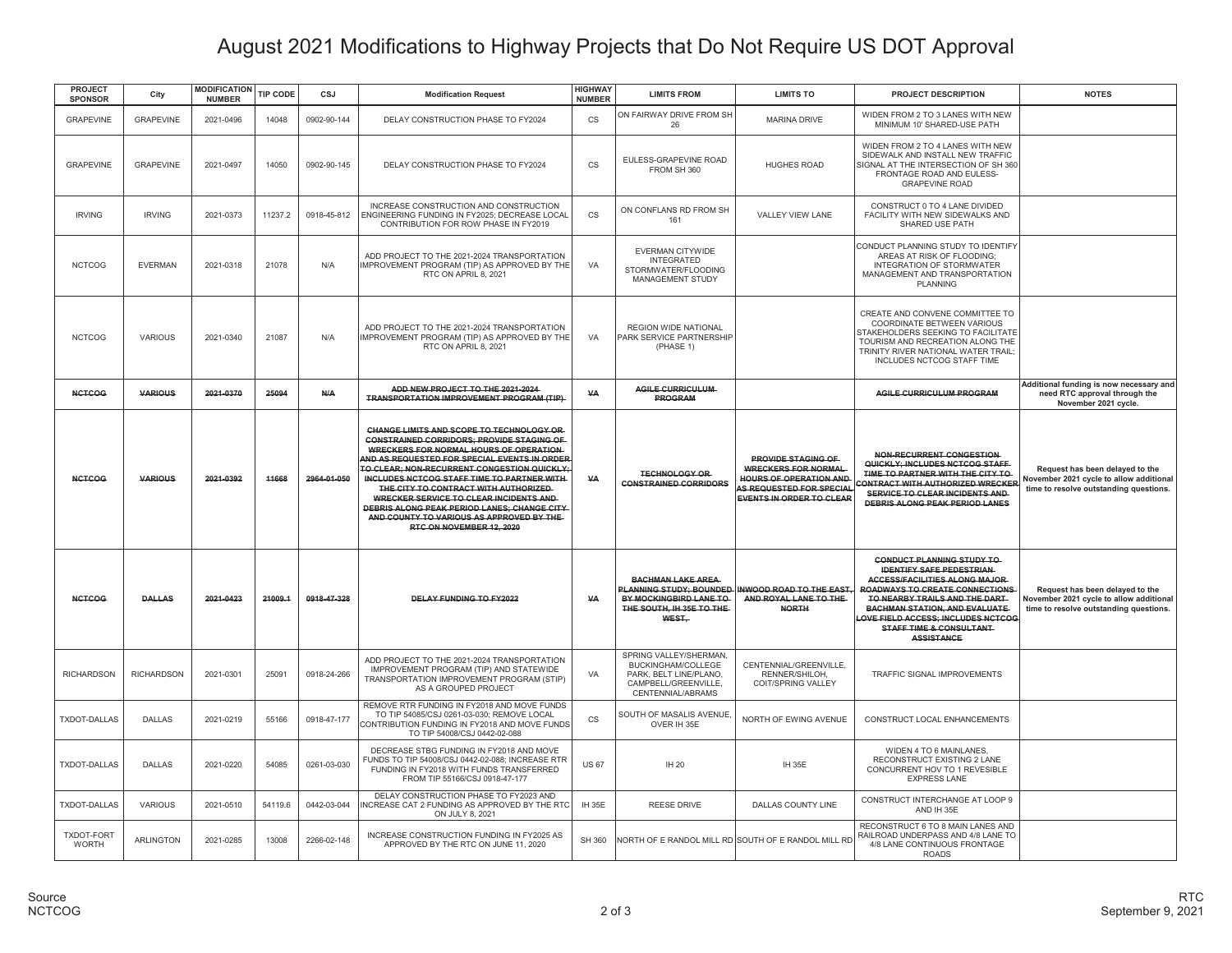### August 2021 Modifications to Highway Projects that Do Not Require US DOT Approval

| <b>PROJECT</b><br><b>SPONSOR</b>  | City                    | MODIFICATION TIP CODE<br><b>NUMBER</b> |         | CSJ         | <b>Modification Request</b>                                                                                                                                                                             | <b>HIGHWAY</b><br><b>NUMBER</b> | <b>LIMITS FROM</b>                                                           | <b>LIMITS TO</b>                            | <b>PROJECT DESCRIPTION</b>                                                                                                                                                                                                                                                          | <b>NOTES</b> |
|-----------------------------------|-------------------------|----------------------------------------|---------|-------------|---------------------------------------------------------------------------------------------------------------------------------------------------------------------------------------------------------|---------------------------------|------------------------------------------------------------------------------|---------------------------------------------|-------------------------------------------------------------------------------------------------------------------------------------------------------------------------------------------------------------------------------------------------------------------------------------|--------------|
| <b>TXDOT-FORT</b><br>WORTH        | <b>FORT WORTH</b>       | 2021-0403                              | 53030   | 0014-15-034 | INCREASE ROW FUNDING IN FY2021: INCREASE<br>OFFSET BY A DECREASE ON TIP 11572/CSJ 0902-48-<br>579; DELAY CONSTRUCTION PHASE TO FY2023                                                                   | <b>US 81</b>                    | NORTH OF HARMON ROAD                                                         | NORTH OF IH 35W                             | RECONSTRUCT 2 TO 2 LANE EXISTING<br>SOUTHBOUND FRONTAGE ROAD                                                                                                                                                                                                                        |              |
| <b>TXDOT-FORT</b><br><b>WORTH</b> | VARIOUS                 | 2021-0415                              | 21094   | 0902-20-232 | ADD PROJECT AS A GROUPED PROJECT TO THE 2021-<br>2024 TRANSPORTATION IMPROVEMENT PROGRAM<br>(TIP) AND STATEWIDE TRANSPORTATION<br>IMPORVEMENT PROGRAM (STIP) AS APPROVED BY<br>THE RTC ON APRIL 8, 2021 | CR 4668                         | AT BOBO'S CROSSING                                                           |                                             | RECONSTRUCT BRIDGE TO ELEVATE OUT<br><b>FLOOD PLAIN FOR SAFETY</b>                                                                                                                                                                                                                  |              |
| <b>TXDOT-FORT</b><br><b>WORTH</b> | <b>MANSFEILD</b>        | 2021-0477                              | 13060   | 0172-10-013 | REVISE FUNDING TO REFLECT PROPOSED CAT 2 TO<br>I CAT 7 FUNDING EXCHANGE AS PART OF THE 10-YEAR<br>PLAN ACTION ON JULY 8, 2021                                                                           | <b>US 287</b>                   | <b>TARRANT COUNTY LINE</b>                                                   | LONE STAR ROAD/FM 157                       | CONST FRWY AUX LNS. NEW 0 TO 2 LN<br>FR. RAMPS. TX UTURN AT LONE STAR<br>BRDG AND WIDEN FRM 2 TO 3 LNS. LONE<br>STAR RD WIDEN 2 TO 3 LNS. SHARED USE<br>PATH. INTERSECTION IMPS AT US 287 &<br>LONE STAR RD/FM 157, RETAINING WALL<br>DRAINAGE STRUC, SIDEWALKS &<br><b>SIGNALS</b> |              |
| <b>TXDOT-FORT</b><br><b>WORTH</b> | VARIOUS                 | 2021-0493                              | 21024   | 0718-02-076 | DELAY CONSTRUCTION PHASE TO FY2024                                                                                                                                                                      | FM 156                          | AT INDUSTRIAL BLVD                                                           |                                             | CONSTRUCT INTERSECTION<br><b>IMPROVEMENTS, INCLUDING LEFT AND</b><br>RIGHT TURN LANES, AND SIDEWALKS                                                                                                                                                                                |              |
| <b>TXDOT-FORT</b><br><b>WORTH</b> | <b>ALEDO</b>            | 2021-0495                              | 14041   | 0008-09-037 | DELAY CONSTRUCTION PHASE TO FY2024                                                                                                                                                                      | FM 1187                         | <b>MAVERICK ST</b>                                                           | FM <sub>5</sub>                             | RECONSTRUCT AND WIDEN FROM 2/3<br>LANES TO 5 LANE URBAN: INTERSECTION<br><b>IMPROVEMENTS INCLUDING A</b><br><b>ROUNDABOUT</b>                                                                                                                                                       |              |
| <b>TXDOT-FORT</b><br><b>WORTH</b> | FORT WORTH              | 2021-0502                              | 53029   | 0014-15-033 | DELAY CONSTRUCTION PHASE TO FY2023                                                                                                                                                                      | <b>US 81</b>                    | NORTH OF HARMON ROAD                                                         | NORTH OF IH 35W                             | RECONSTRUCT 2 TO 2 LANE<br>NORTHBOUND FRONTAGE ROAD                                                                                                                                                                                                                                 |              |
| TXDOT-FORT<br><b>WORTH</b>        | <b>FORT WORTH</b>       | 2021-0503                              | 53031   | 0014-15-035 | DELAY CONSTRUCTION PHASE TO FY2022                                                                                                                                                                      | <b>US81</b>                     | NORTH OF HARMON ROAD                                                         | NORTH OF IH 35W                             | RECONSTRUCT NB AND SB EXIT RAMP TO<br>HARMON ROAD/NORTH TARRANT<br>PARKWAY AND SB ENTRANCE RAMP<br>FROM HARMON ROAD                                                                                                                                                                 |              |
| <b>TXDOT-FORT</b><br><b>WORTH</b> | <b>FORT WORTH</b>       | 2021-0504                              | 53032   | 0014-15-036 | DELAY CONSTRUCTION PHASE TO FY2023                                                                                                                                                                      | <b>US 81</b>                    | ON US 81/US 287 FROM<br>NORTH OF FM 3479                                     | NORTH OF IH 35W<br><b>INTERCHANGE</b>       | CONSTRUCT AUXILIARY LANE FOR<br>NORTHBOUND EXIT TO NORTH TARRANT<br>PARKWAY; AUXILIARY LANE FOR<br>SOUTHBOUND ENTRANCE FROM NORTH<br><b>TARRANT PKWY</b>                                                                                                                            |              |
|                                   | WEATHERFORD WEATHERFORD | 2021-0484                              | 14026.2 | 0902-38-139 | DELAY ENGINEERING PHASE TO FY2022 DUE TO<br>PROJECT DELAYS: DELAY CONSTRUCTION PHASE TO<br>FY2024 DUE TO FINANCIAL CONSTRAINTS                                                                          | VA                              | <b>NEW BYPASS ROUTE FROM</b><br>FM 2552/US 180 NORTHWEST<br>TO FM 51/MAIN ST | FM 51/MAIN ST SOUTHWES<br>TO US 180/WACO ST | RECONSTRUCT 2/4 LANE ROADWAY TO 4<br>LANE BYPASS INCLUDING NEW BICYCLE<br>LANES AND SIDEWALKS                                                                                                                                                                                       |              |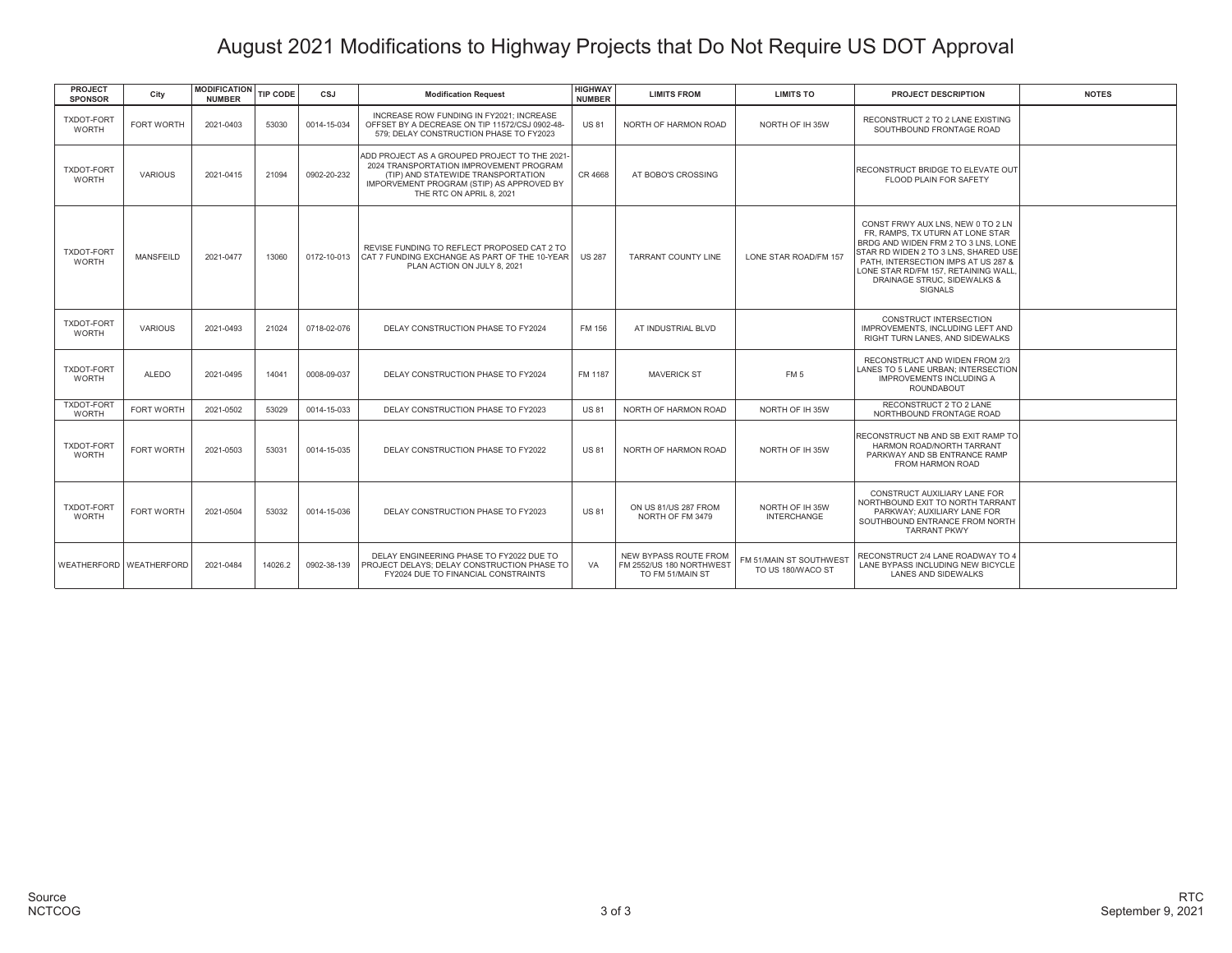

 **FORT WORTH, TEXAS 76102-9003 AUSTIN, TEXAS 78701**  FORT WORTH, TEXAS  **819 TAYLOR STREET, ROOM 14A02 300 E. 8TH STREET, ROOM 826**  FEDERAL TRANSIT ADMINISTRATION **FEDERAL TRANSIT ADMINISTRATION FEDERAL HIGHWAY** 819 TAYLOR STREET, ROOM 14A02 **U.S. DEPARTMENT OF TRANSPORTATION U.S. DEPARTMENT OF TRANSPORTATION**  76102-9003 FEDERAL HIGHWAY ADMINISTRATION 300 E. 8TH STREET, ROOM 826 AUSTIN, TEXAS 78701 **ADMINISTRATION** 

 July 22, 2021 July 22, 2021

Refer to: HPP-TX Refer to: HPP-TX

Joint Approval of FY 2021-2024 Statewide Transportation Improvement Program (STIP) Transportation Improvement Program (STIP) Joint Approval of FY 2021-2024 Statewide

Austin, Texas 78701 Executive Director Marc D. Williams Austin, Texas 78701 125 E. 11 Texas Department of Transportation Executive Director Marc D. Williams th Street

Dear Mr. Williams: Dear Mr. Williams:

We have reviewed the FY 2021-2024 Statewide Transportation Improvement Program (STIP) received electronically on April 12, 2021. (STIP) received electronically on April 12, 2021. We have reviewed the FY 2021-2024 Statewide Transportation Improvement Program

complied with the joint statewide and metropolitan planning regulations issued by FTA and Improvement Programs (TIP) for each of Texas' Metropolitan Planning Organizations FHWA pursuant to Title 23 United States Code (USC) §134 and 135, and the Federal Transit (MPO). We jointly find that the State of Texas and its twenty-three MPOs have generally In accordance with 23 CFR §450.218, the FY 2021-202 STIP includes the Transportation Act under Title 49 USC, as certified within the STIP documentation. Act under Title 49 USC, as certified within the SIIP documentation. FHWA pursuant to Title 23 United States Code (USC) §134 and 135, and the Federal Transit complied with the joint statewide and metropolitan planning regulations issued by FTA and (MPO). We jointly find that the State of Texas and its twenty-three MPOs have generally Improvement Programs (TIP) for each of Texas' Metropolitan Planning Organizations In accordance with 23 CFR §450.218, the FY 2021-202 STIP includes the Transportation

this STIP. We thank TxDOT-TPP staff for their effort to complete the review and approval continuing to work with TxDOT and Texas MPOs on the successful implementation of please note that STIP approval for projects that are not federally funded is not intended the e-STIP portal and a listing of these comments will be provided separately. Also, enclosed comments. Please note that individual project comments are reflected within of the FY 2021-2024 STIP. to provide federal endorsement or action. The Federal partners look forward to Based upon our review, the FY 2021-2024 STIP is hereby approved subject to the of the FY 2021-2024 STIP. this STIP. We thank TxDOT-TPP staff for their effort to complete the review and approval continuing to work with TxDOT and Texas MPOs on the successful implementation of to provide federal endorsement or action. The Federal partners look forward to please note that STIP approval for projects that are not federally funded is not intended the e-STIP portal and a listing of these comments will be provided separately. Also, enclosed comments. Please note that individual project comments are reflected within Based upon our review, the FY 2021-2024 STIP is hereby approved subject to the

Improvement Program, impacts or overrides the pause described in FHWA's June 14, 2021 Finally, nothing in the approval of the Texas 2021 to 2024 Statewide Transportation Improvement Program, impacts or overrides the pause described in FHWA's June 14, 2021 Finally, nothing in the approval of the Texas 2021 to 2024 Statewide Transportation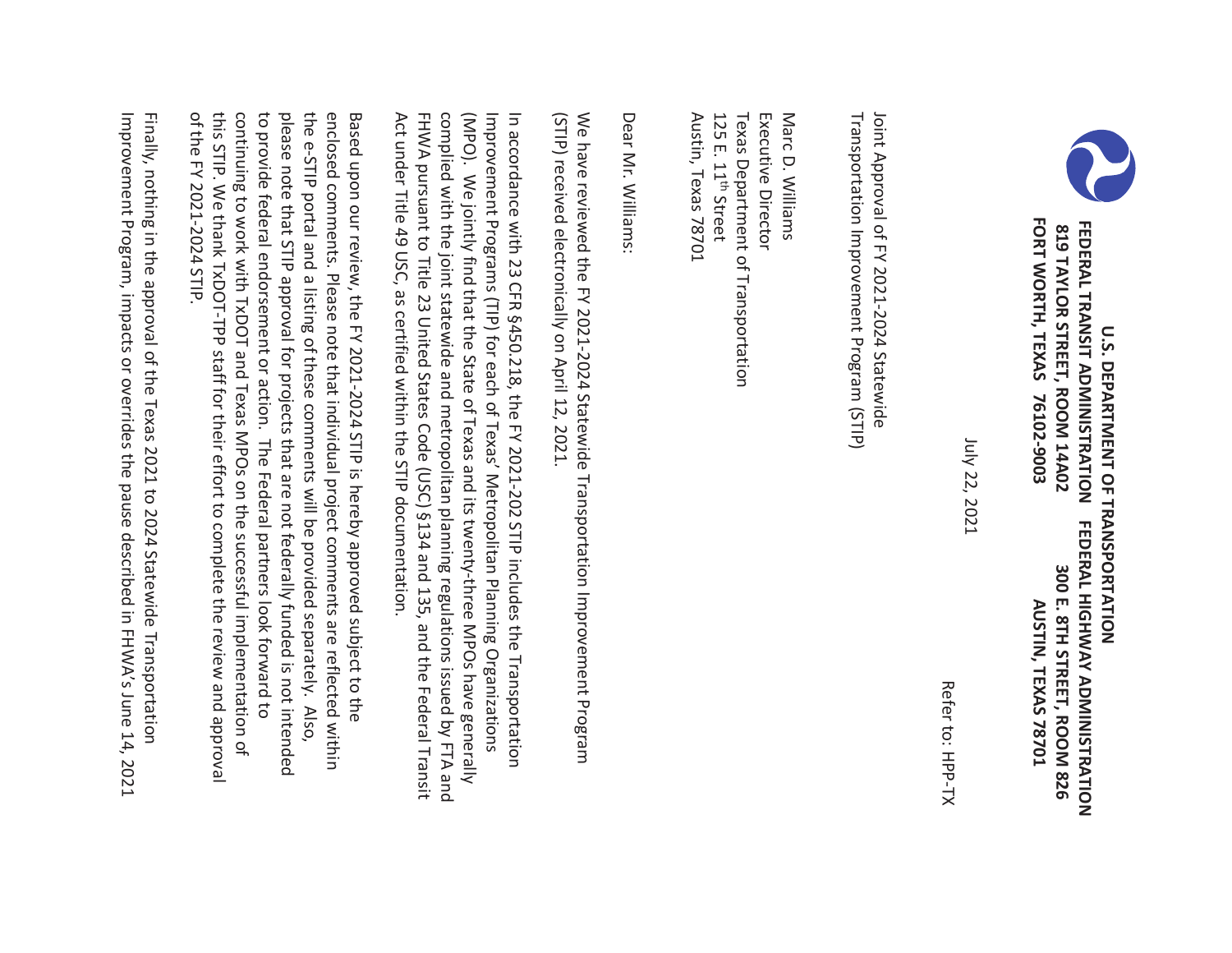separate and distinct. The investigation and review of the NHIPP will continue until compliance review of the North Houston Highway Improvement Project. These actions are and is not a decision on the on-going Title VI investigation and NEPA Assignment MOU determinations are made. letter to the Texas Department of Transportation. Additionally, this approval does not impact determinations are made. separate and distinct. The investigation and review of the NHIPP will continue until compliance review of the North Houston Highway Improvement Project. These actions are and is not a decision on the on-going Title VI investigation and NEPA Assignment MOU letter to the Texas Department of Transportation. Additionally, this approval does not impact

(512) 536-5941 should you have any questions concerning this action. Please contact Ms. Lynn Hayes, FTA at (817) 978-0565, or Ms. Genevieve Bales, FHWA at (512) 536-5941 should you have any questions concerning this action. Please contact Ms. Lynn Hayes, FTA at (817) 978-0565, or Ms. Genevieve Bales, FHWA at

Sincerely yours, Sincerely yours,

DONALD<sub>R</sub> DONALD R KOSKI -05'00' KOSKI Date: 2021.07.23 09:37:57 Digitally signed by DONALD R ACHILLE

Region VI Federal Transit Administration Donald R. Koski, Acting Regional Administrator Region VI Texas Division Federal Transit Administration Federal Highway Administration Donald R. Koski, Acting Regional Administrator Achille Alonzi, Division Administrator

ALONZI **ACHILLE** 

Digitally signed by<br>ACHILLE ALONZI<br>Date: 2021.07.23 09:59:35 Digitally signed by CHILLE ALONZI -05'00' Date: 2021.07.23 09:59:35

Achille Alonzi, Division Administrator Federal Highway Administration **Texas Division** 

Enclosure

cc: FHWA-TX-Planning, TX-Finance, TX-Operations Karen Burkhard, TxDOT PTN Lori Morel, TxDOT TPP Lynn Hayes, FTA, Region VI FHWA-TX-Planning, TX-Finance, TX-Operations Karen Burkhard, TxDOT PTN Lori Morel, TxDOT TPP Lynn Hayes, FTA, Region VI